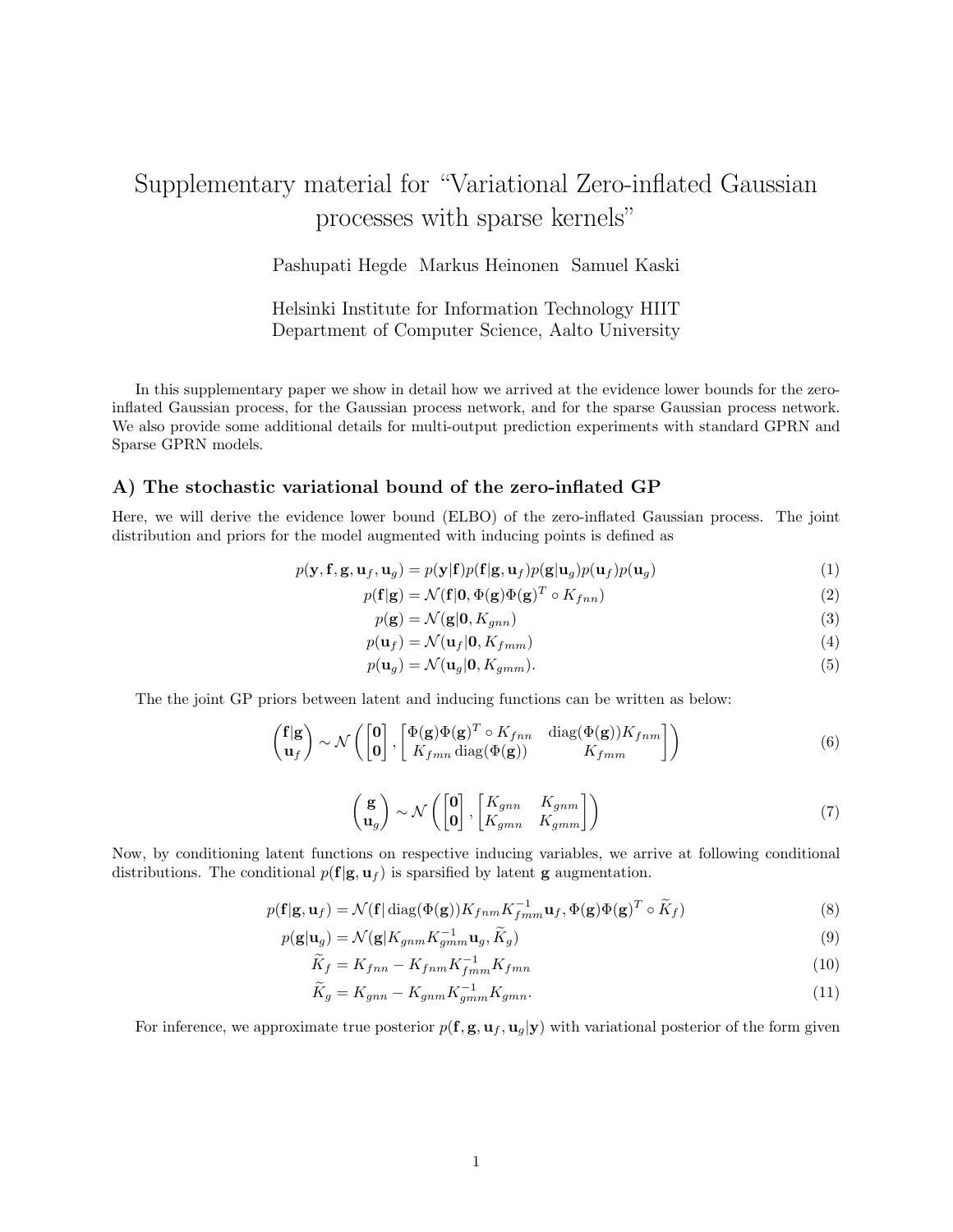below

$$
q(\mathbf{f}, \mathbf{g}, \mathbf{u}_f, \mathbf{u}_g) = p(\mathbf{f}|\mathbf{g}, \mathbf{u}_f) p(\mathbf{g}|\mathbf{u}_g) q(\mathbf{u}_f) q(\mathbf{u}_g)
$$
\n(12)

$$
p(\mathbf{f}|\mathbf{g}, \mathbf{u}_f) = \mathcal{N}(\mathbf{f}|\operatorname{diag}(\Phi(\mathbf{g}))K_{fnm}K_{fmm}^{-1}\mathbf{u}_f, \Phi(\mathbf{g})\Phi(\mathbf{g})^T \circ \widetilde{K}_f)
$$
(13)

$$
p(\mathbf{g}|\mathbf{u}_g) = \mathcal{N}(\mathbf{g}|K_{gnm}K_{gmm}^{-1}\mathbf{u}_g, \widetilde{K}_g)
$$
\n(14)

$$
q(\mathbf{u}_f) = \mathcal{N}(\mathbf{u}_f | \mathbf{m}_f, \mathbf{S}_f) \tag{15}
$$

$$
q(\mathbf{u}_g) = \mathcal{N}(\mathbf{u}_g | \mathbf{m}_g, \mathbf{S}_g) \tag{16}
$$

and where  $\mathbf{S}_f, \mathbf{S}_g \in \mathbb{R}^{m \times m}$  are square positive semi-definite matrices.

In variational inference we minimize the Kullback-Leibler divergence between the variational approximation  $q(\mathbf{f}, \mathbf{g}, \mathbf{u}_f, \mathbf{u}_g)$  and the true augmented joint distribution  $p(\mathbf{y}, \mathbf{f}, \mathbf{g}, \mathbf{u}_f, \mathbf{u}_g)$ :

$$
KL[q(\mathbf{f}, \mathbf{g}, \mathbf{u}_f, \mathbf{u}_g)||p(\mathbf{y}, \mathbf{f}, \mathbf{g}, \mathbf{u}_f, \mathbf{u}_g)] = \int q(\mathbf{f}, \mathbf{g}, \mathbf{u}_f, \mathbf{u}_g) \log \frac{p(\mathbf{y}, \mathbf{f}, \mathbf{g}, \mathbf{u}_f, \mathbf{u}_g)}{q(\mathbf{f}, \mathbf{g}, \mathbf{u}_f, \mathbf{u}_g)} d\mathbf{f} d\mathbf{g} d\mathbf{u}_f d\mathbf{u}_g
$$
(17)  
= 
$$
\int q(\mathbf{f}, \mathbf{g}, \mathbf{u}_f, \mathbf{u}_g) \log \frac{p(\mathbf{y}|\mathbf{f})p(\mathbf{f}|\mathbf{g}, \mathbf{u}_f)p(\mathbf{g}|\mathbf{u}_g)p(\mathbf{u}_f)p(\mathbf{u}_g)}{p(\mathbf{f}|\mathbf{g}, \mathbf{u}_f)p(\mathbf{g}|\mathbf{u}_g)q(\mathbf{u}_f)q(\mathbf{u}_g)}
$$
(18)

$$
= \int q(\mathbf{f}, \mathbf{g}, \mathbf{u}_f, \mathbf{u}_g) \log \frac{p(\mathbf{y}|\mathbf{f})p(\mathbf{u}_f)p(\mathbf{u}_g)}{q(\mathbf{u}_f)q(\mathbf{u}_g)} d\mathbf{f} d\mathbf{g} d\mathbf{u}_f d\mathbf{u}_g
$$
\n(19)

$$
= \iiint p(\mathbf{f}|\mathbf{g}, \mathbf{u}_f) p(\mathbf{g}|\mathbf{u}_g) q(\mathbf{u}_f) q(\mathbf{u}_g) \log p(\mathbf{y}|\mathbf{f}) d\mathbf{u}_f d\mathbf{u}_g d\mathbf{g} d\mathbf{f}
$$
 (20)

$$
-\underbrace{\int q(\mathbf{u}_f) \log q(\mathbf{u}_f) d\mathbf{u}_f}_{\text{KL}[q(\mathbf{u}_f)||p(\mathbf{u}_f)]} - \underbrace{\int q(\mathbf{u}_g) \log q(\mathbf{u}_g) d\mathbf{u}_g}_{\text{KL}[q(\mathbf{u}_g)||p(\mathbf{u}_g)]}
$$
(21)

Following the derivation of [Hensman et al.](#page-10-0) [\(2015\)](#page-10-0), this corresponds to maximizing the evidence lower bound (ELBO):

$$
\log p(\mathbf{y}) \ge \iiint \log p(\mathbf{y}|\mathbf{f}) p(\mathbf{f}|\mathbf{g}, \mathbf{u}_f) q(\mathbf{u}_f) p(\mathbf{g}|\mathbf{u}_g) q(\mathbf{u}_g) d\mathbf{u}_f d\mathbf{u}_g d\mathbf{g} d\mathbf{f} - \text{KL}[q(\mathbf{u}_f, \mathbf{u}_g) || p(\mathbf{u}_f, \mathbf{u}_g)] \tag{22}
$$
\n
$$
= \mathbb{E}_{q(\mathbf{f})} \log p(\mathbf{y}|\mathbf{f}) - \text{KL}[q(\mathbf{u}_f, \mathbf{u}_g) || p(\mathbf{u}_f, \mathbf{u}_g)] \tag{23}
$$

where we define

$$
q(\mathbf{f}) = \iiint p(\mathbf{f}|\mathbf{g}, \mathbf{u}_f) q(\mathbf{u}_f) p(\mathbf{g}|\mathbf{u}_g) q(\mathbf{u}_g) d\mathbf{u}_f d\mathbf{u}_g d\mathbf{g}
$$
  
= 
$$
\int q(\mathbf{f}|\mathbf{g}) q(\mathbf{g}) d\mathbf{g},
$$
 (24)

where the variational approximations are tractably

$$
q(\mathbf{g}) = \int p(\mathbf{g}|\mathbf{u}_g)q(\mathbf{u}_g)d\mathbf{u}_g
$$
\n(25)

$$
= \int \mathcal{N}(\mathbf{g}|K_{gnm}K_{gmm}^{-1}\mathbf{u}_g, \widetilde{K}_g) \mathcal{N}(\mathbf{u}_g|\mathbf{m}_g, \mathbf{S}_g) d\mathbf{u}_g \tag{26}
$$

$$
= \mathcal{N}(\mathbf{g}|\boldsymbol{\mu}_g, \boldsymbol{\Sigma}_g) \tag{27}
$$

$$
q(\mathbf{f}|\mathbf{g}) = \int p(\mathbf{f}|\mathbf{g}, \mathbf{u}_f) q(\mathbf{u}_f) d\mathbf{u}_f
$$
\n(28)

$$
= \int \mathcal{N}(\mathbf{f} | \operatorname{diag}(\Phi(\mathbf{g})) K_{fnm} K_{fmm}^{-1} \mathbf{u}_f, \Phi(\mathbf{g}) \Phi(\mathbf{g})^T \circ \widetilde{K}_f) \mathcal{N}(\mathbf{u}_f | \mathbf{m}_f, \mathbf{S}_f) d\mathbf{u}_f \tag{29}
$$

$$
= \mathcal{N}(\mathbf{f} | \operatorname{diag}(\Phi(\mathbf{g})) \boldsymbol{\mu}_f, \Phi(\mathbf{g}) \Phi(\mathbf{g})^T \circ \Sigma_f)
$$
\n(30)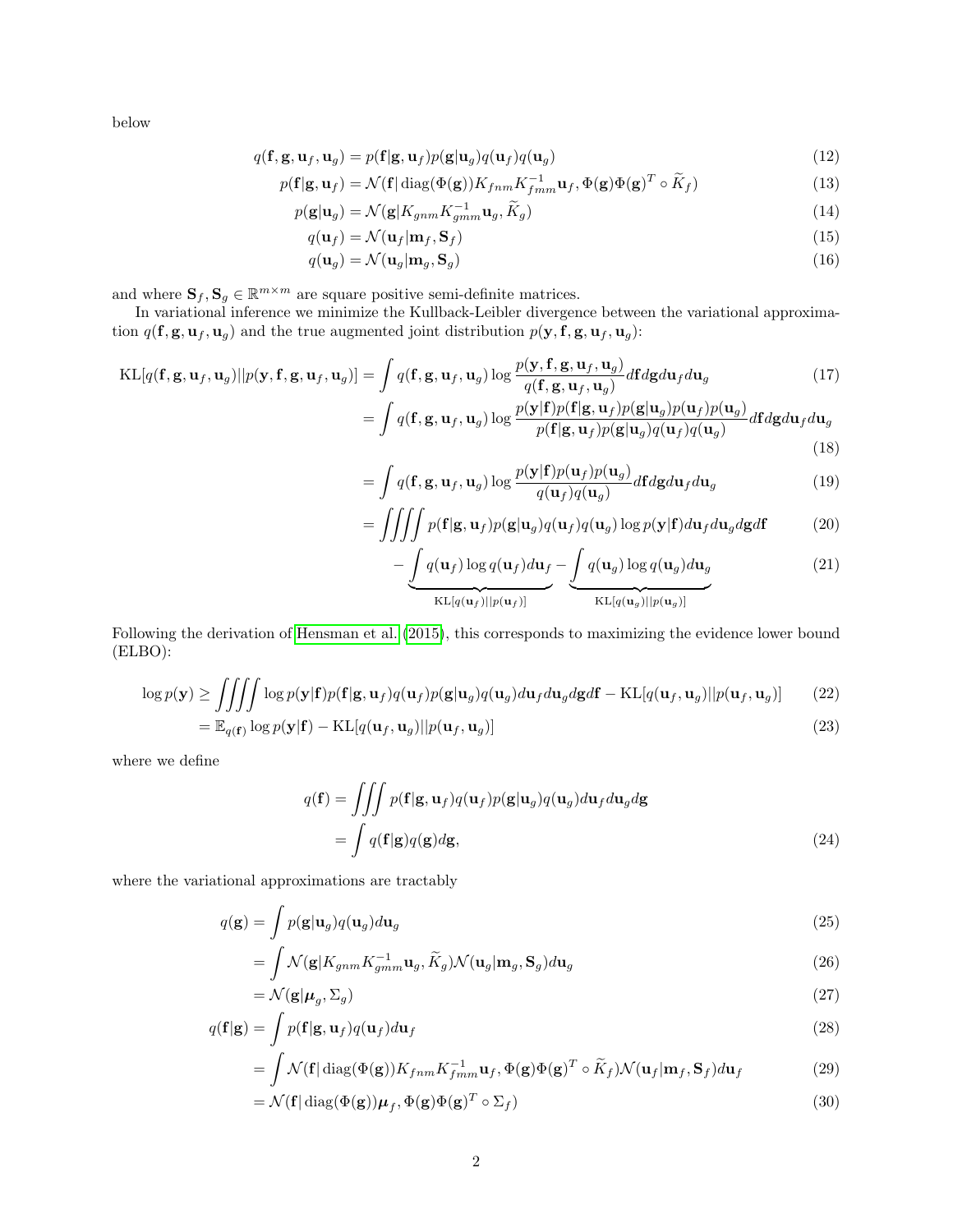with

$$
\mu_f = K_{fnm} K_{fmm}^{-1} \mathbf{m}_f \tag{31}
$$

$$
\mu_g = K_{gnm} K_{gmm}^{-1} \mathbf{m}_g \tag{32}
$$

$$
\Sigma_f = K_{fnn} + K_{fnm} K_{fmm}^{-1} (\mathbf{S}_f - K_{fmm}) K_{fmm}^{-1} K_{fmn}
$$
\n(33)

$$
\Sigma_g = K_{gnn} + K_{gnm} K_{gmm}^{-1} (\mathbf{S}_g - K_{gmm}) K_{gmm}^{-1} K_{gmn}.
$$
\n(34)

The variational marginalizations  $q(\mathbf{g})$  and  $q(\mathbf{f})$  follow from standard Gaussian identities<sup>[1](#page-2-0)</sup>. Substituting the variational marginalizations back to the ELBO results in

$$
\log p(\mathbf{y}) \ge \int \int \log p(\mathbf{y}|\mathbf{f}) q(\mathbf{f}|\mathbf{g}) q(\mathbf{g}) d\mathbf{f} d\mathbf{g} - \mathrm{KL}[q(\mathbf{u}_f, \mathbf{u}_g) || p(\mathbf{u}_f, \mathbf{u}_g)]. \tag{35}
$$

Next, we marginalize the **f** from the ELBO. We additionally assume the likelihood  $p(\mathbf{y}|\mathbf{f}) = \prod_{i=1}^{N} p(y_i|f_i)$ factorises, which results in

$$
\int_{\mathbf{f}} \log p(\mathbf{y}|\mathbf{f}) q(\mathbf{f}|\mathbf{g}) d\mathbf{f} = \int_{N} \log \mathcal{N}(\mathbf{y}|\mathbf{f}, \sigma_{y}^{2} I) q(\mathbf{f}|\mathbf{g}) d\mathbf{f}
$$
\n(36)

$$
=\sum_{i=1}^{N} \int \log \mathcal{N}(y_i|f_i, \sigma_y^2) q(f_i|g_i) df_i
$$
\n(37)

$$
= \sum_{i=1}^{N} \log \mathcal{N}(y_i | \Phi(g_i) \mathbf{k}_{fi}^T K_{fmm}^{-1} m_{fi}, \sigma_y^2) - \frac{1}{2\sigma_y^2} \left\{ \Phi(g_i)^2 (\mathbf{k}_{fi} + \mathbf{k}_{fi}^T K_{fmm}^{-1} (\mathbf{S}_f - K_{fmm}) K_{fmm}^{-1} \mathbf{k}_{fi}) \right\}
$$
(38)

$$
= \sum_{i=1}^{N} \log \mathcal{N}(y_i | \Phi(g_i) \mu_{fi}, \sigma_y^2) - \frac{1}{2\sigma_y^2} \left\{ \Phi(g_i)^2 \sigma_{fi}^2 \right\},\tag{39}
$$

where

$$
\mu_{fi} = [\mu_f]_i = \mathbf{k}_{fi}^T K_{fmm}^{-1} m_{fi} \tag{40}
$$

$$
\sigma_{fi}^2 = [\Sigma_f]_{ii} = \mathbf{k}_{fii} + \mathbf{k}_{fi}^T K_{fmm}^{-1} (\mathbf{S}_f - K_{fmm}) K_{fmm}^{-1} \mathbf{k}_{fi}.
$$
\n(41)

Substituting the above result into the ELBO results in

$$
\mathbb{E}_{q(\mathbf{f})} \log p(\mathbf{y}|\mathbf{f}) = \int_{\mathbf{g}} q(\mathbf{g}) \int_{\mathbf{f}} q(\mathbf{f}|\mathbf{g}) \log p(\mathbf{y}|\mathbf{f}) d\mathbf{f} d\mathbf{g}
$$
(42)

$$
= \int_{\mathbf{g}} \sum_{i=1}^{N} \log \mathcal{N}(y_i | \Phi(g_i) \mu_{fi}, \sigma_y^2) - \frac{1}{2\sigma_y^2} \left\{ \Phi(g_i)^2 \sigma_{fi}^2 \right\} q(\mathbf{g}) d\mathbf{g}
$$
(43)

$$
= \sum_{i=1}^{N} \int_{g_i} \log \mathcal{N}(y_i | \Phi(g_i) \mu_{fi}, \sigma_y^2) \, q(g_i) dg_i - \frac{1}{2\sigma_y^2} \sum_{i=1}^{N} \int_{g_i} {\{\Phi(g_i)^2 \sigma_{fi}^2\} \, q(g_i) dg_i}
$$
(44)

$$
= \sum_{i=1}^{N} \log \mathcal{N}(y_i | \langle \Phi(g_i) \rangle_{q(g_i)} \mu_{fi}, \sigma_y^2) - \frac{1}{2\sigma_y^2} \sum_{i=1}^{N} \left\{ Var[\Phi(g_i)](\mu_{fi})^2 \right\} - \frac{1}{2\sigma_y^2} \sum_{i=1}^{N} \left\{ \langle \Phi(g_i)^2 \rangle_{q(g_i)} \sigma_{fi}^2 \right\}.
$$
\n(45)

The expectations  $\langle .\rangle_{q(g_i)}$  of CDF transformation of a random variable with univariate Gaussian distribution.

<span id="page-2-0"></span><sup>&</sup>lt;sup>1</sup>See for instance Bishop (2006): Pattern recognition and Machine learning, Springer, Section 2.3.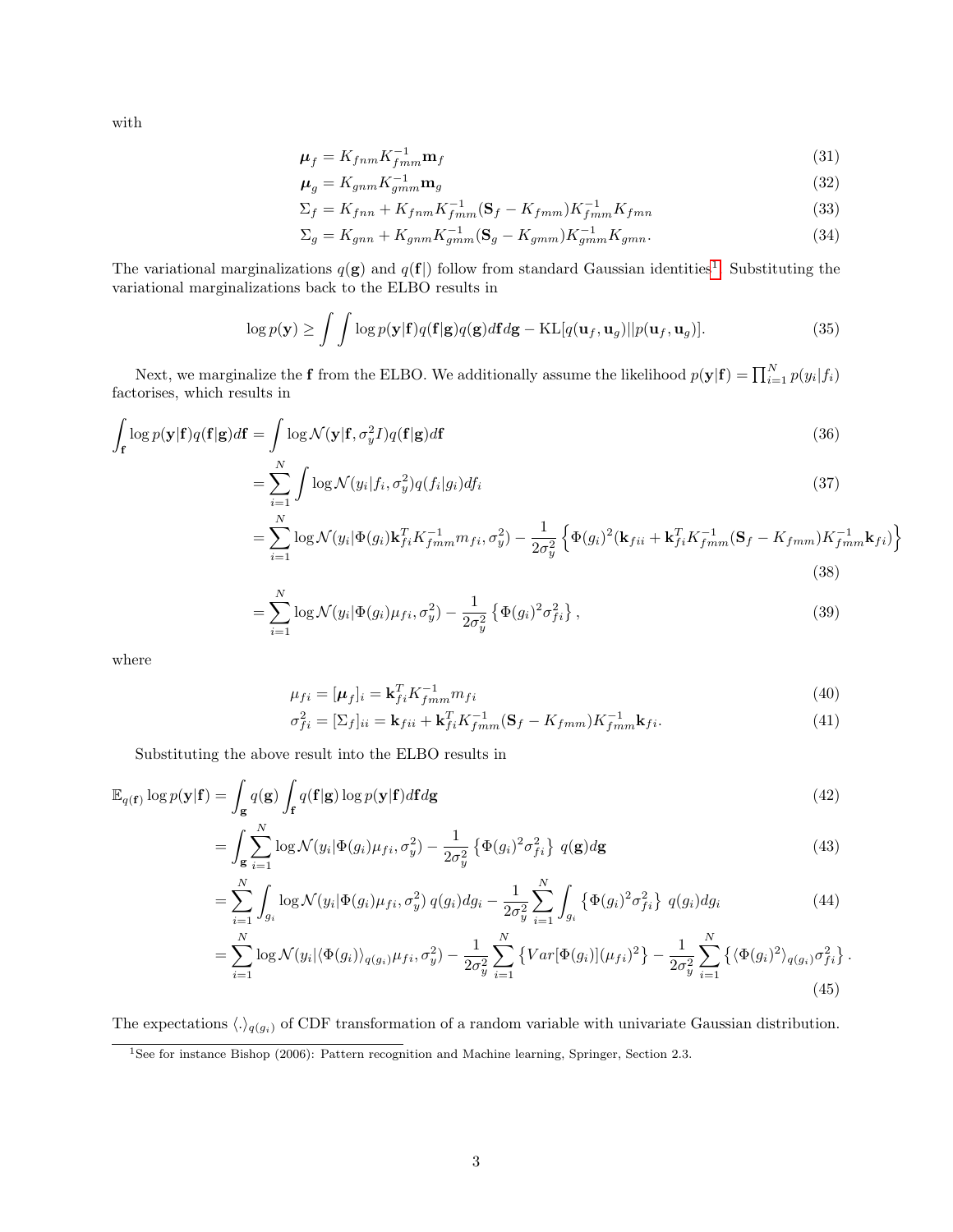The analytical forms for these integrals can be written:

$$
\langle \Phi(g_i) \rangle_{q(g_i)} = \int \Phi(g_i) q(g_i) dg_i \tag{46}
$$

$$
= \int \Phi(g_i) \mathcal{N}(g_i | \mu_{gi}, \sigma_{gi}^2) dg_i \tag{47}
$$

$$
=\Phi\left(\frac{\mu_{gi}}{\sqrt{1+\sigma_{gi}^2}}\right) \tag{48}
$$

$$
Var[\Phi(g_i)] = \int (\Phi(g_i) - \langle \Phi(g_i) \rangle_{q(g_i)})^2 q(g_i) dg_i
$$
\n(49)

$$
= \Phi\left(\frac{\mu_{gi}}{\sqrt{1+\sigma_{gi}^2}}\right) - 2T\left(\frac{\mu_{gi}}{\sqrt{1+\sigma_{gi}^2}}, \frac{1}{\sqrt{1+2\sigma_{gi}^2}}\right) - \Phi\left(\frac{\mu_{gi}}{\sqrt{1+\sigma_{gi}^2}}\right)^2 \tag{50}
$$

$$
\langle \Phi(g_i)^2 \rangle_{q(g_i)} = \int \Phi(g_i)^2 q(g_i) dg_i \tag{51}
$$

$$
= \Phi\left(\frac{\mu_{gi}}{\sqrt{1+\sigma_{gi}^2}}\right) - 2T\left(\frac{\mu_{gi}}{\sqrt{1+\sigma_{gi}^2}}, \frac{1}{\sqrt{1+2\,\sigma_{gi}^2}}\right) \tag{52}
$$

where

$$
\mu_{gi} = [\mu_g]_i = \mathbf{k}_{gi}^T K_{gmm}^{-1} m_{gi} \tag{53}
$$

$$
\sigma_{gi}^2 = [\Sigma_g]_{ii} = K_{gii} + \mathbf{k}_{gi}^T K_{gmm}^{-1} (\mathbf{S}_g - K_{gmm}) K_{gmm}^{-1} \mathbf{k}_{gi}.
$$
\n(54)

Owen's T function is defined as  $T(h, a) = \phi(h) \int_0^a$  $\frac{\phi(hx)}{1+x^2}dx$ .

The final evidence lower bound with the Kullback-Leibler terms is

$$
p(\mathbf{y}) \ge \sum_{i=1}^{N} \left\{ \log \mathcal{N}(y_i | \langle \Phi(g_i) \rangle_{q(g_i)} \mu_{fi}, \sigma_y^2) - \frac{1}{2\sigma_y^2} \left( Var[\Phi(g_i)] \mu_{fi}^2 + \langle \Phi(g_i)^2 \rangle_{q(g_i)} \sigma_{fi}^2 \right) \right\}
$$
(55)

$$
-\left\{\frac{1}{2}\log|K_{fmm}| - \frac{1}{2}\log|\mathbf{S}_f| + \frac{1}{2}Tr\left[(\mathbf{m}_f\mathbf{m}_f{}^T + \mathbf{S}_f)K_{fmm}^{-1}\right] - \frac{m}{2}\right\}
$$
(56)

$$
-\left\{\frac{1}{2}\log|K_{gmm}|-\frac{1}{2}\log|\mathbf{S}_g|+\frac{1}{2}Tr\left[(\mathbf{m}_g\mathbf{m}_g^T+\mathbf{S}_g)K_{gmm}^{-1}\right]-\frac{m}{2}\right\}\tag{57}
$$

$$
=\mathcal{L}_{\text{ZIGP}}\tag{58}
$$

### B) The stochastic variational bound of the Gaussian process network

In GPRN a vector-valued output function  $y(x) \in \mathbb{R}^P$  with P outputs is modeled using vector-valued latent functions  $f(x) \in \mathbb{R}^Q$  with Q latent values and mixing weights  $W(x) \in \mathbb{R}^{P \times Q}$  as

$$
\mathbf{y}(x) = W(x)[\mathbf{f}(x) + \boldsymbol{\epsilon}] + \boldsymbol{\epsilon},\tag{59}
$$

where for all  $q = 1, ..., Q$  and  $p = 1, ..., P$  we assume GP priors and additive zero-mean noises,

$$
f_q(\mathbf{x}) \sim \mathcal{GP}(0, K_f(\mathbf{x}, \mathbf{x}')) \tag{60}
$$

$$
W_{qp}(\mathbf{x}) \sim \mathcal{GP}(0, K_w(\mathbf{x}, \mathbf{x}')) \tag{61}
$$

$$
\epsilon_q \sim \mathcal{N}(0, \sigma_f^2) \tag{62}
$$

$$
\varepsilon_p \sim \mathcal{N}(0, \sigma_y^2). \tag{63}
$$

The subscripts are used to denote individual components of **f** and W with p and q indicating  $p^{th}$  output dimension and  $q^{th}$  latent dimension respectively.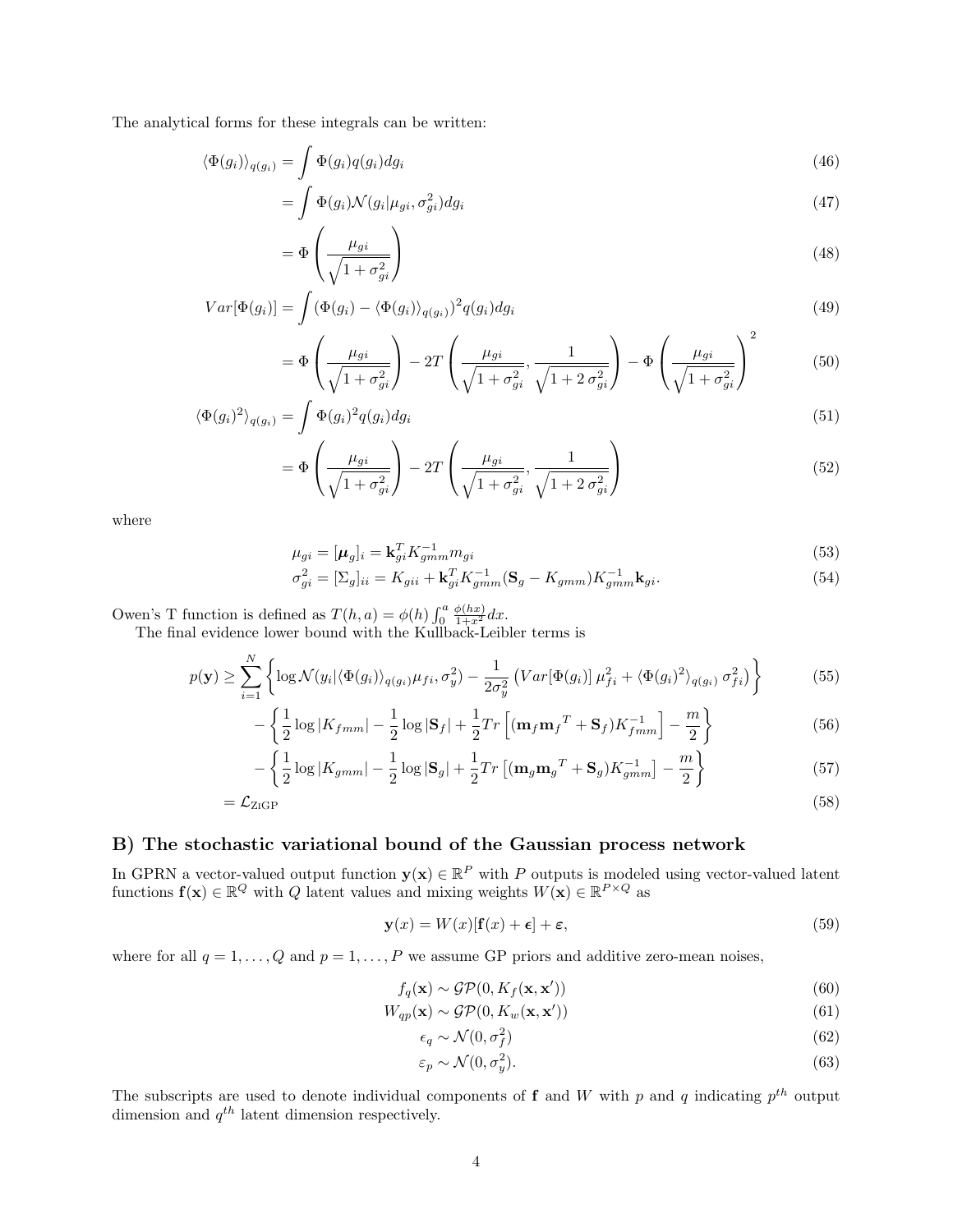We begin by introducing the inducing variable augmentation for latent functions  $f(x)$  and mixing weights  $W(\mathbf{x})$  with  $\mathbf{u}_f$ ,  $\mathbf{z}_f = {\mathbf{u}_{f_q}, \mathbf{z}_{f_q}}_{q=1}^Q$  and  $\mathbf{u}_w$ ,  $\mathbf{z}_w = {\mathbf{u}_{w_{qp}}, \mathbf{z}_{w_{qp}}}_{\mathbf{z}_{p,q}}_{q,p=1}^Q$ :

$$
p(\mathbf{y}, \mathbf{f}, W, \mathbf{u}_f, \mathbf{u}_w) = p(\mathbf{y} | \mathbf{f}, W) p(\mathbf{f} | \mathbf{u}_f) p(W | \mathbf{u}_w) p(\mathbf{u}_f) p(\mathbf{u}_w)
$$
(64)

$$
p(\mathbf{f}|\mathbf{u}_f) = \prod_{q=1}^{\infty} \mathcal{N}(\mathbf{f}_q | Q_{f_q} \mathbf{u}_{f_q}, \widetilde{K}_{f_q})
$$
\n(65)

$$
p(W|\mathbf{u}_w) = \prod_{q,p=1}^{Q,P} \mathcal{N}(\mathbf{w}_{qp}|Q_{w_{qp}}\mathbf{u}_{w_{qp}}, \widetilde{K}_{w_{qp}})
$$
(66)

$$
p(\mathbf{u}_f) = \prod_{q=1}^{Q} \mathcal{N}(\mathbf{u}_{f_q}|\mathbf{0}, K_{f_q,mm})
$$
\n(67)

$$
p(\mathbf{u}_w) = \prod_{q,p=1}^{Q,P} \mathcal{N}(\mathbf{u}_{w_{qp}}|\mathbf{0}, K_{w_{qp},mm}),
$$
\n(68)

where we have separate kernels K and extrapolation matrices  $Q$  for each component of  $W(\mathbf{x})$  and  $\mathbf{f}(\mathbf{x})$  that are of the form as given below:

$$
Q_f = K_{f_qnm} K_{f_qmm}^{-1} \tag{69}
$$

$$
Q_g = K_{w_{qp}nm} K_{w_{qp}mm}^{-1} \tag{70}
$$

$$
\widetilde{K}_f = K_{f_qnn} - K_{f_qnm}K_{f_qmn}^{-1}K_{f_qmn} \tag{71}
$$

$$
\widetilde{K}_{w_{qp}} = K_{w_{qp}nn} - K_{w_{qp}nm} K_{w_{qp}mn}^{-1} K_{w_{qp}mn}.
$$
\n(72)

Following the variational inference framework, we define the variational joint distribution as,

$$
q(\mathbf{f}, W, \mathbf{u}_f, \mathbf{u}_w) = p(\mathbf{f}|\mathbf{u}_f)p(W|\mathbf{u}_w)q(\mathbf{u}_f)q(\mathbf{u}_w)
$$
\n(73)

<span id="page-4-0"></span>
$$
q(\mathbf{u}_{f_q}) = \prod_{q=1}^{\infty} \mathcal{N}(\mathbf{u}_{f_q} | \mathbf{m}_{f_q} \mathbf{S}_{f_q})
$$
\n(74)

$$
q(\mathbf{u}_{w_{qp}}) = \prod_{q,p=1}^{Q,P} \mathcal{N}(\mathbf{u}_{w_{qp}} | \mathbf{m}_{w_{qp}}, \mathbf{S}_{w_{qp}}),
$$
\n(75)

where  $\mathbf{u}_{w_{qp}}$  and  $\mathbf{u}_{f_q}$  indicate the inducing points for functions  $W_{qp}(\mathbf{x})$  and  $f_q(\mathbf{x})$ , respectively. The ELBO can be now stated as

$$
\log p(\mathbf{y}) \ge \mathbb{E}_{q(\mathbf{f}, W, \mathbf{u}_f, \mathbf{u}_w)} \log p(\mathbf{y}|\mathbf{f}, W) - \text{KL}[q(\mathbf{u}_f, \mathbf{u}_w)||p(\mathbf{u}_f, \mathbf{u}_w)] \tag{76}
$$

$$
= \iiint q(\mathbf{f}, W, \mathbf{u}_f, \mathbf{u}_w) \log p(\mathbf{y}|\mathbf{f}, W) d\mathbf{f} dW d\mathbf{u}_f d\mathbf{u}_w - \text{KL}[q(\mathbf{u}_f, \mathbf{u}_w)||p(\mathbf{u}_f, \mathbf{u}_w)] \tag{77}
$$

Since the variational joint posterior decomposes as equation [\(73\)](#page-4-0), we begin by marginalizing the inducing distributions  $\mathbf{u}_f$  and  $\mathbf{u}_w$ ,

$$
\iiint q(\mathbf{f}, W, \mathbf{u}_f, \mathbf{u}_w) d\mathbf{f} dW d\mathbf{u}_f d\mathbf{u}_w = \int_{\mathbf{f}} \int_{\mathbf{u}_f} p(\mathbf{f}|\mathbf{u}_f) q(\mathbf{u}_f) d\mathbf{f} d\mathbf{u}_f \int_W \int_{\mathbf{u}_w} p(W|\mathbf{u}_w) q(\mathbf{u}_w) dW d\mathbf{u}_w \qquad (78)
$$

$$
=\int_{\mathbf{f}}q(\mathbf{f})d\mathbf{f}\int_{W}q(W)dW\tag{79}
$$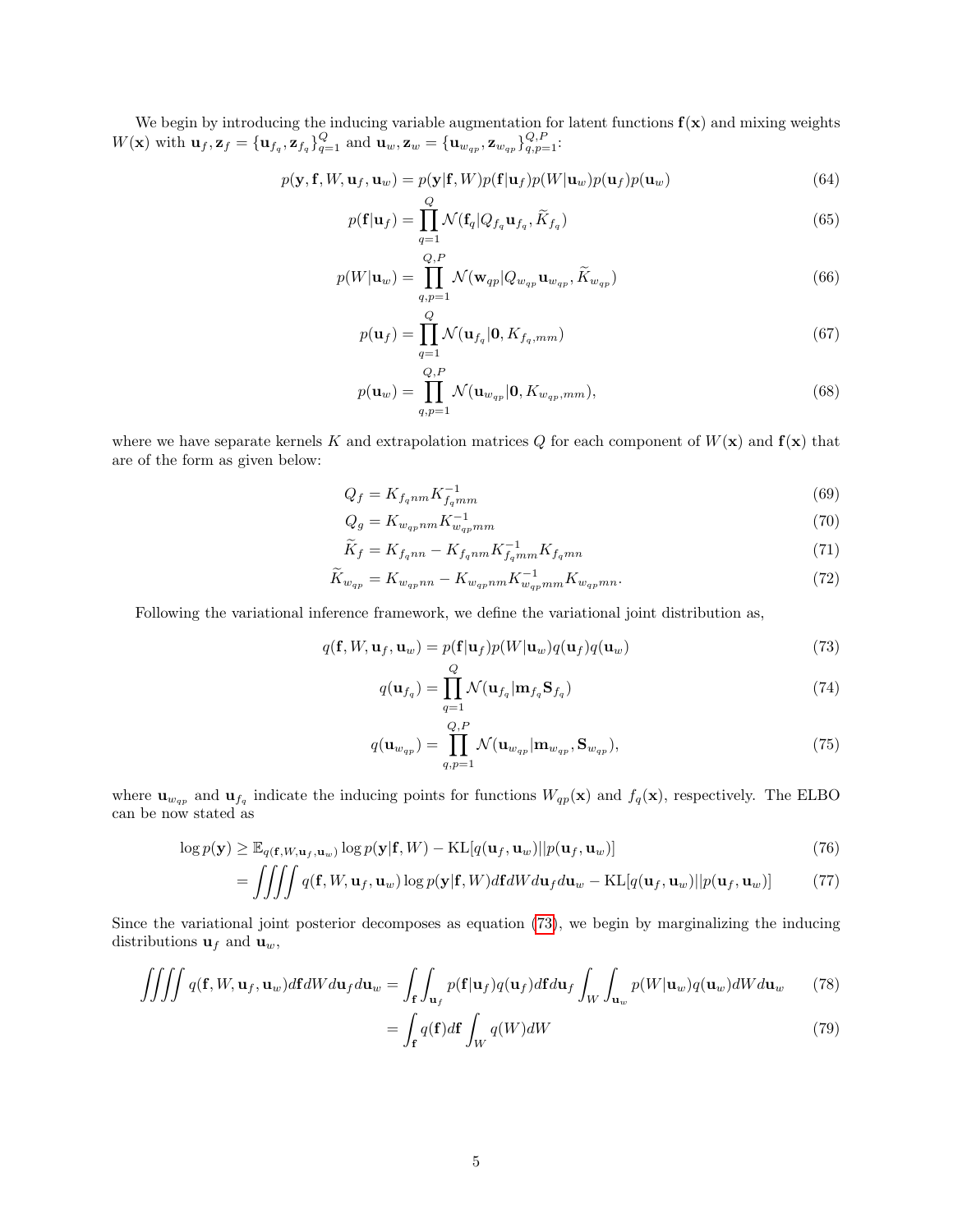where

$$
q(\mathbf{f}) = \int p(\mathbf{f}|\mathbf{u}_f)q(\mathbf{u}_f)d\mathbf{u}_f
$$
\n(80)

$$
=\prod_{q=1}^{Q} \int \mathcal{N}(\mathbf{f}_{q} | K_{f_qnm} K_{f_qmm}^{-1} \mathbf{u}_{f_q}, \widetilde{K}_{f_q}) \mathcal{N}(\mathbf{u}_{f_q} | \mathbf{m}_{f_q}, \mathbf{S}_{f_q}) d\mathbf{u}_{f_q}
$$
(81)

$$
=\prod_{q=1}^{Q} \mathcal{N}(\mathbf{f}_q|\boldsymbol{\mu}_{f_q}, \Sigma_{f_q})
$$
\n(82)

$$
q(W) = \int p(W|\mathbf{u}_w)q(\mathbf{u}_w)d\mathbf{u}_w
$$
\n(83)

$$
= \prod_{q,p=1}^{Q,P} \int \mathcal{N}(W_{qp}|K_{w_{qp}nm}K_{w_{qp}mm}^{-1}\mathbf{u}_{w_{qp}},\widetilde{K}_{w_{qp}}) \mathcal{N}(\mathbf{u}_{w_{qp}}|\mathbf{m}_{w_{qp}},\mathbf{S}_{w_{qp}})d\mathbf{u}_{w_{qp}} \qquad (84)
$$

$$
=\prod_{q,p=1}^{Q,P} \mathcal{N}(W_{qp}|\boldsymbol{\mu}_{w_{qp}}, \Sigma_{w_{qp}})
$$
\n(85)

with

$$
\mu_{f_q} = K_{f_qnm} K_{f_qmm}^{-1} \mathbf{m}_{f_q} \tag{86}
$$

$$
\mu_{w_{qp}} = K_{w_{qp}nm} K_{w_{qp}nm}^{-1} \mathbf{m}_{w_{qp}}
$$
\n
$$
\tag{87}
$$

$$
\Sigma_{f_q} = K_{f_qnn} + K_{f_qnm} K_{f_qmm}^{-1} (\mathbf{S}_{f_q} - K_{f_qmm}) K_{f_qmm}^{-1} K_{f_qmn} \tag{88}
$$

$$
\Sigma_{w_{qp}} = K_{w_{qp}nn} + K_{w_{qp}nm} K_{w_{qp}mn}^{-1} (\mathbf{S}_{w_{qp}} - K_{w_{qp}mm}) K_{w_{qp}mn}^{-1} K_{w_{qp}mn}.
$$
\n(89)

Since the noise term  $\varepsilon$  is assumed to be isotropic Gaussian, density  $p(y|W, f)$  factorises across all target observations and dimensions. The expectation term in the ELBO then reduces to,

$$
\log p(\mathbf{y}) \ge \mathbb{E}_{q(W)} \mathbb{E}_{q(\mathbf{f})} \log p(\mathbf{y}|\mathbf{f}, W) \tag{90}
$$

$$
= \sum_{i,p=1}^{N,P} \iint \log \mathcal{N}(y_{p,i}|\mathbf{w}_{p,i}^T \mathbf{f}_i, \varepsilon_p^2) q(\mathbf{f}_i, \mathbf{w}_{p,i}) d\mathbf{w}_{p,i} d\mathbf{f}_i - \mathrm{KL}[q(\mathbf{u}_f, \mathbf{u}_w)||p(\mathbf{u}_f, \mathbf{u}_w)]. \tag{91}
$$

The integral with respect to  ${\bf f}$  can be now solved as

$$
\int \log \mathcal{N}(y_{p,i}|\mathbf{w}_{p,i}^T \mathbf{f}_i, \varepsilon_p^2) q(\mathbf{f}_i) d\mathbf{f}_i = \log \mathcal{N}(y_{p,i}|\mathbf{w}_{p,i}^T \boldsymbol{\mu}_{f_i}, \varepsilon_p^2) - \frac{1}{2\varepsilon_p^2} Tr[\mathbf{w}_{p,i}^T \Sigma_{f_i} \mathbf{w}_{p,i}]
$$
\n(92)

$$
= \log \mathcal{N}(y_{p,i}|\mathbf{w}_{p,i}^T \boldsymbol{\mu}_{f_i}, \varepsilon_p^2) - \frac{1}{2\varepsilon_p^2} Tr[\Sigma_{f_i} \mathbf{w}_{p,i} \mathbf{w}_{p,i}^T].
$$
\n(93)

Next we can marginalize  $W$  from the above terms,

$$
\int \log \mathcal{N}(y_{p,i}|\mathbf{w}_{p,i}^T \boldsymbol{\mu}_{f_i}, \varepsilon_p^2) q(\mathbf{w}_{p,i}) d\mathbf{w}_{p,i} = \log \mathcal{N}(y_{p,i}|\boldsymbol{\mu}_{w_{p,i}}^T \boldsymbol{\mu}_{f_i}, \varepsilon_p^2) - \frac{1}{2\varepsilon_p^2} Tr[\boldsymbol{\mu}_{f_i}^T \Sigma_{w_{q,i}} \boldsymbol{\mu}_{f_i}]
$$
(94)

$$
= \log \mathcal{N}(y_{p,i} | \boldsymbol{\mu}_{w_{p,i}}^T \boldsymbol{\mu}_{f_i}, \varepsilon_p^2) - \frac{1}{2\varepsilon_p^2} \sum_{q=1}^Q \mu_{f_q,i}^2 \sigma_{w_{qp},i}^2 \tag{95}
$$

$$
\int \frac{1}{2\varepsilon_p^2} Tr[\Sigma_{f_i} \mathbf{w}_{p,i} \mathbf{w}_{p,i}^T] q(\mathbf{w}_{p,i}) d\mathbf{w}_{p,i} = \frac{1}{2\varepsilon_p^2} Tr[\Sigma_{f_i} (\boldsymbol{\mu}_{w_{p,i}} \boldsymbol{\mu}_{w_{p,i}}^T + \Sigma_{w_{q,i}})]
$$
\n(96)

$$
= \frac{1}{2\varepsilon_p^2} \sum_{q=1}^Q \left( \mu_{w_{qp},i}^2 \sigma_{f_q,i}^2 + \sigma_{w_{qp},i}^2 \sigma_{f_q,i}^2 \right). \tag{97}
$$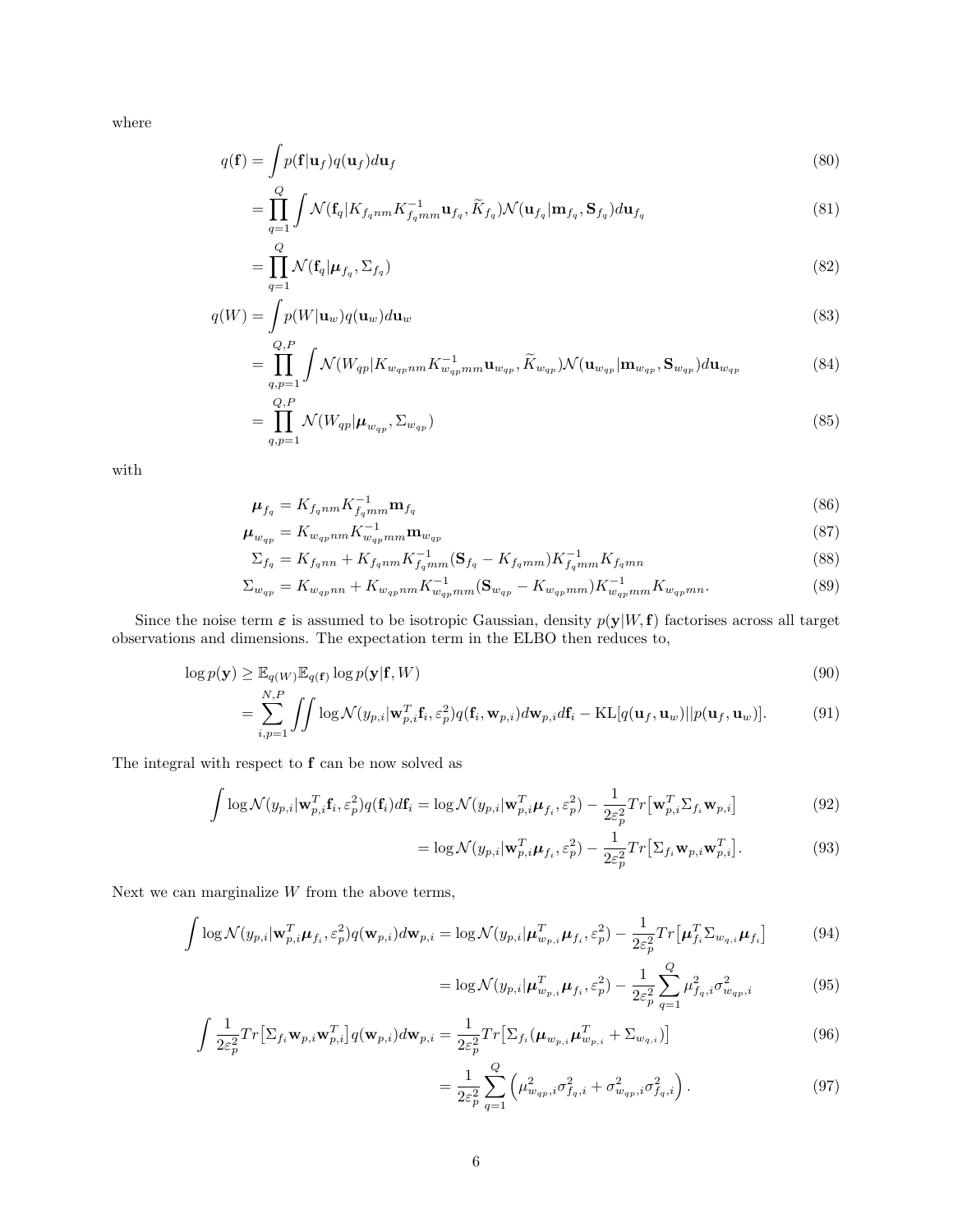Finally, adding the above results across all N observations and response dimensions P along with Gaussian KL divergence terms, we get the final lowerbound:

$$
\log p(\mathbf{y}) \ge \sum_{i=1}^{N} \left\{ \sum_{p=1}^{P} \log \mathcal{N}\left(y_{p,i} | \sum_{q=1}^{Q} \mu_{w_{qp},i} \mu_{f_q,i}, \varepsilon_p^2\right) - \frac{1}{2\varepsilon_p^2} \sum_{q,p=1}^{Q,P} \left(\mu_{w_{qp},i}^2 \sigma_{f_q,i}^2 + \mu_{f_q,i}^2 \sigma_{w_{qp},i}^2 + \sigma_{w_{qp},i}^2 \sigma_{f_q,i}^2\right) \right\}
$$
\n(98)

$$
-\sum_{q,p}^{\mathcal{Q},\mathcal{F}} \mathrm{KL}[q(\mathbf{u}_{w_{qp}}, \mathbf{u}_{f_q})||p(\mathbf{u}_{w_{qp}}, \mathbf{u}_{f_q})]
$$
(99)

$$
=\mathcal{L}_{\text{GPRN}},\tag{100}
$$

where  $\mu_{f_q,i}$  is the *i*'th element of  $\mu_{f_q}$  and  $\sigma_{f_q,i}^2$  is the *i*'th diagonal element of  $\Sigma_{f_q}$  (similarly for  $W_{qp}$ 's).

#### C) The stochastic variational bound of the sparse Gaussian process network

Sparse GPRN is a modification to standard GPRN where sparsity is added to the mixing matrix components. This corresponds to the  $p$ 'th output being a sparse mixture of the latent  $Q$  functions, i.e. it can effectively use any subset of the Q latent dimensions by having zeros in the mixing functions. The joint distribution for the model can be written as,

$$
p(\mathbf{y}, \mathbf{f}, W, \mathbf{g}) = p(\mathbf{y}|\mathbf{f}, W)p(\mathbf{f})p(W|\mathbf{g})p(\mathbf{g}),
$$
\n(101)

where all individual components of latent function  $f$  and mixing matrix  $W$  are given GP priors. We encode the sparsity terms **g** for all  $Q \times P$  mixing functions  $W_{qp}(\mathbf{x})$  functions as

$$
p(W_{qp}|\mathbf{g}_{qp}) = \mathcal{N}(\mathbf{w}_{qp}|\mathbf{0}, \Phi(\mathbf{g}_{qp})\Phi(\mathbf{g}_{qp})^T \circ K_w).
$$
 (102)

To introduce variational inference, the joint model is augmented with three sets of inducing variables for f, W and **g**. After marginalizing out the inducing variables similar to SVI for standard GPRN, the lower bund for marginal likelihood can be written as

$$
\log p(\mathbf{y}) \ge \mathbb{E}_{q(\mathbf{f}, W, \mathbf{g})} \log p(\mathbf{y} | \mathbf{f}, W) - \text{KL}[q(\mathbf{u}_f, \mathbf{u}_w, \mathbf{u}_g) || p(\mathbf{u}_f, \mathbf{u}_w, \mathbf{u}_g)].
$$
\n(103)

Where the joint distribution in the variational expectation factorizes as  $q(\mathbf{f}, W, \mathbf{g}) = q(\mathbf{f})q(W|\mathbf{g})q(\mathbf{g})$ . The variational posterior after marginalizing inducing variables is written as,

$$
q(\mathbf{f}) = \int q(\mathbf{f}|\mathbf{u}_f)q(\mathbf{u}_f)d\mathbf{u}_f
$$
\n(104)

$$
=\prod_{q=1}^{Q} \mathcal{N}(\mathbf{f}_q | \boldsymbol{\mu}_{f_q}, \boldsymbol{\Sigma}_{f_q})
$$
\n(105)

$$
q(W) = \int q(W|\mathbf{u}_w)q(\mathbf{u}_w)d\mathbf{u}_w
$$
\n(106)

$$
=\prod_{q,p=1}^{Q,F} \mathcal{N}(W_{qp}|\boldsymbol{\mu}_{w_{qp}}, \Sigma_{w_{qp}})
$$
\n(107)

$$
q(\mathbf{g}) = \int q(\mathbf{g}|\mathbf{u}_g)q(\mathbf{u}_g)d\mathbf{u}_g
$$
\n(108)

$$
= \prod_{q,p=1}^{Q,P} \mathcal{N}(g_{qp}|\mu_{g_{qp}}, \Sigma_{g_{qp}}) \tag{109}
$$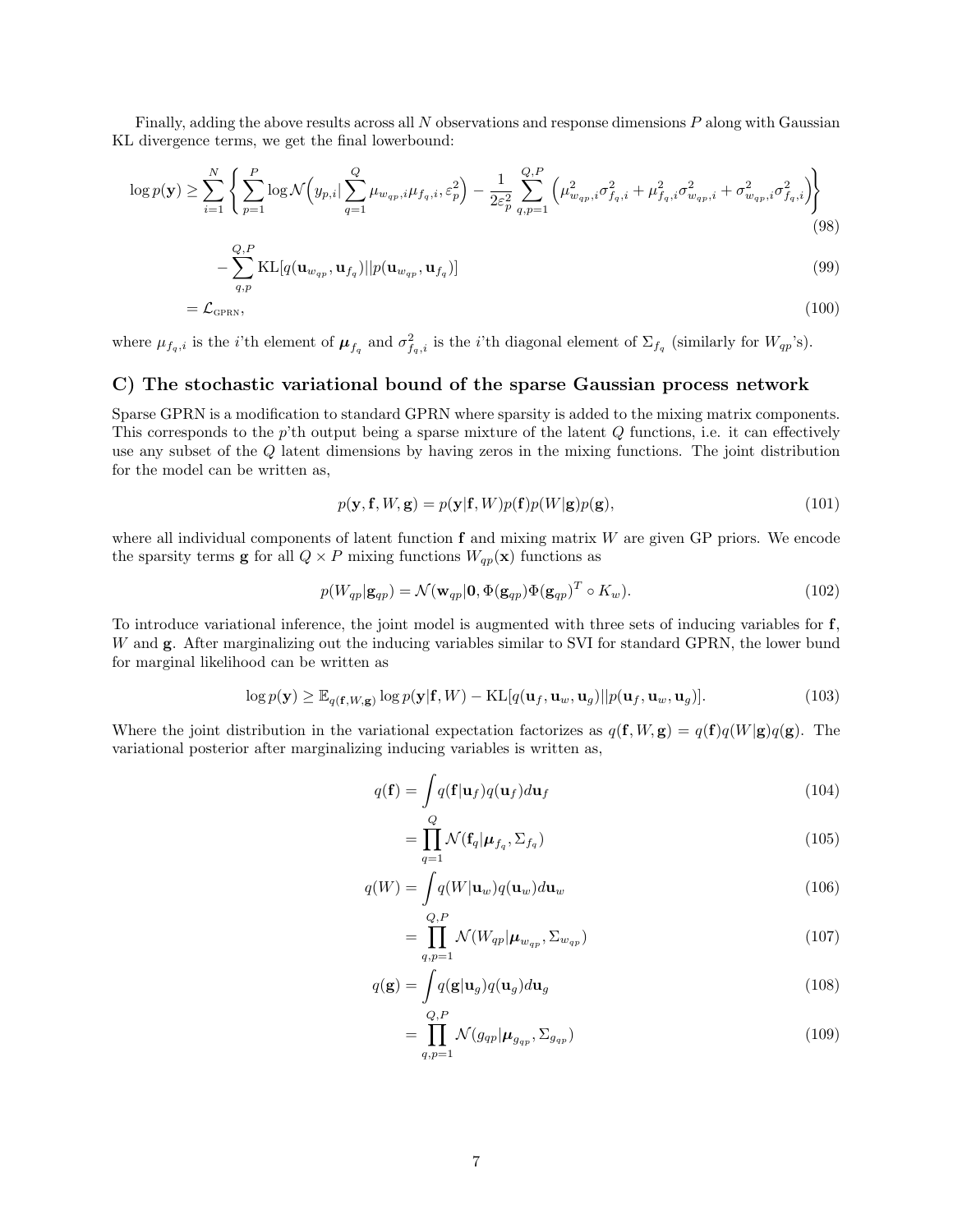with

$$
\mu_{f_q} = K_{f_qnm} K_{f_qmm}^{-1} \mathbf{m}_{f_q} \tag{110}
$$

$$
\mu_{w_{qp}} = K_{w_{qp}nm} K_{w_{qp}nm}^{-1} \mathbf{m}_{w_{qp}}
$$
\n
$$
\tag{111}
$$

$$
\mu_{g_{qp}} = K_{g_{qp}nm} K_{g_{qp}nm}^{-1} \mathbf{m}_{g_{qp}} \tag{112}
$$

$$
\Sigma_{f_q} = K_{f_qnn} + K_{f_qnm} K_{f_qmm}^{-1} (\mathbf{S}_{f_q} - K_{f_qmm}) K_{f_qmm}^{-1} K_{f_qmn} \tag{113}
$$

$$
\Sigma_{w_{qp}} = K_{w_{qp}nn} + K_{w_{qp}nm} K_{w_{qp}mn}^{-1} (\mathbf{S}_{w_{qp}} - K_{w_{qp}mm}) K_{w_{qp}mn}^{-1} K_{w_{qp}mn}
$$
(114)

$$
\Sigma_{g_{qp}} = K_{g_{qp}nn} + K_{g_{qp}nm} K_{g_{qp}nm}^{-1} (\mathbf{S}_{g_{qp}} - K_{g_{qp}mm}) K_{g_{qp}nm}^{-1} K_{g_{qp}mn}.
$$
\n(115)

Similar to standard GPRN, with the isotropic Gaussian, density  $p(\mathbf{y}|W,\mathbf{f})$  factorizes across all target observations and dimensions. The expectation term in the ELBO then reduces to

$$
\log p(\mathbf{y}) \geq \mathbb{E}_{q(W|\mathbf{g})} \mathbb{E}_{q(\mathbf{f})} \mathbb{E}_{q(\mathbf{g})} \log p(\mathbf{y}|\mathbf{f}, W)
$$
\n
$$
= \sum_{i,p=1}^{N,P} \iiint \log \mathcal{N}(y_{p,i}|(\mathbf{w}_{p,i} \circ \mathbf{g}_{p,i})^T \mathbf{f}_i, \varepsilon_p^2) q(\mathbf{f}_i) q(\mathbf{w}_{p,i}|q(\mathbf{g}_{p,i}) d\mathbf{g}_{p,i}) d\mathbf{w}_{p,i} d\mathbf{f}_i d\mathbf{g}_i - \text{KL}[q(\mathbf{u}_f, \mathbf{u}_w)||p(\mathbf{u}_f, \mathbf{u}_w)].
$$
\n(117)

The integral with respect to f can be now solved as

$$
\int \log \mathcal{N}(y_{p,i}|(\mathbf{w}_{p,i} \circ \mathbf{g}_{p,i})^T \mathbf{f}_i, \varepsilon_p^2) q(\mathbf{f}_i) d\mathbf{f}_i = \log \mathcal{N}(y_{p,i}|(\mathbf{w}_{p,i} \circ \mathbf{g}_{p,i})^T \boldsymbol{\mu}_{f_i}, \varepsilon_p^2) - \frac{1}{2\varepsilon_p^2} Tr[(\mathbf{w}_{p,i} \circ \mathbf{g}_{p,i})^T \Sigma_{f_i} (\mathbf{w}_{p,i} \circ \mathbf{g}_{p,i})]
$$
\n(118)  
\n
$$
= \log \mathcal{N}(y_{p,i}|(\mathbf{w}_{p,i} \circ \mathbf{g}_{p,i})^T \boldsymbol{\mu}_{f_i}, \varepsilon_p^2) - \frac{1}{2\varepsilon_p^2} Tr[\Sigma_{f_i} (\mathbf{g}_{p,i} \mathbf{g}_{p,i}^T \circ \mathbf{w}_{p,i} \mathbf{w}_{p,i}^T)].
$$
\n(119)

Next, by integrating individual terms with respect to  $W$  we get

$$
\int \log \mathcal{N}(y_{p,i}|(\mathbf{w}_{p,i} \circ \mathbf{g}_{p,i})^T \boldsymbol{\mu}_{f_i}, \varepsilon_p^2) q(\mathbf{w}_{p,i}) d\mathbf{w}_{p,i} = \log \mathcal{N}(y_{p,i}|(\boldsymbol{\mu}_{w_{p,i}} \circ \mathbf{g}_{p,i})^T \boldsymbol{\mu}_{f_i}, \varepsilon_p^2) - \frac{1}{2\varepsilon_p^2} Tr[\boldsymbol{\mu}_{f_i}^T(\mathbf{g}_{p,i} \mathbf{g}_{p,i}^T \circ \Sigma_{w_{q,i}}) \boldsymbol{\mu}_{f_i}]
$$
\n(120)

$$
\int \frac{1}{2\varepsilon_p^2} Tr[\Sigma_{f_i}(\mathbf{g}_{p,i}\mathbf{g}_{p,i}^T \circ \mathbf{w}_{p,i}\mathbf{w}_{p,i}^T)] = \frac{1}{2\varepsilon_p^2} Tr[\Sigma_{f_i}(\mathbf{g}_{p,i}\mathbf{g}_{p,i}^T \circ (\boldsymbol{\mu}_{w_{p,i}}\boldsymbol{\mu}_{w_{p,i}}^T + \Sigma_{w_{q,i}}))]
$$
(121)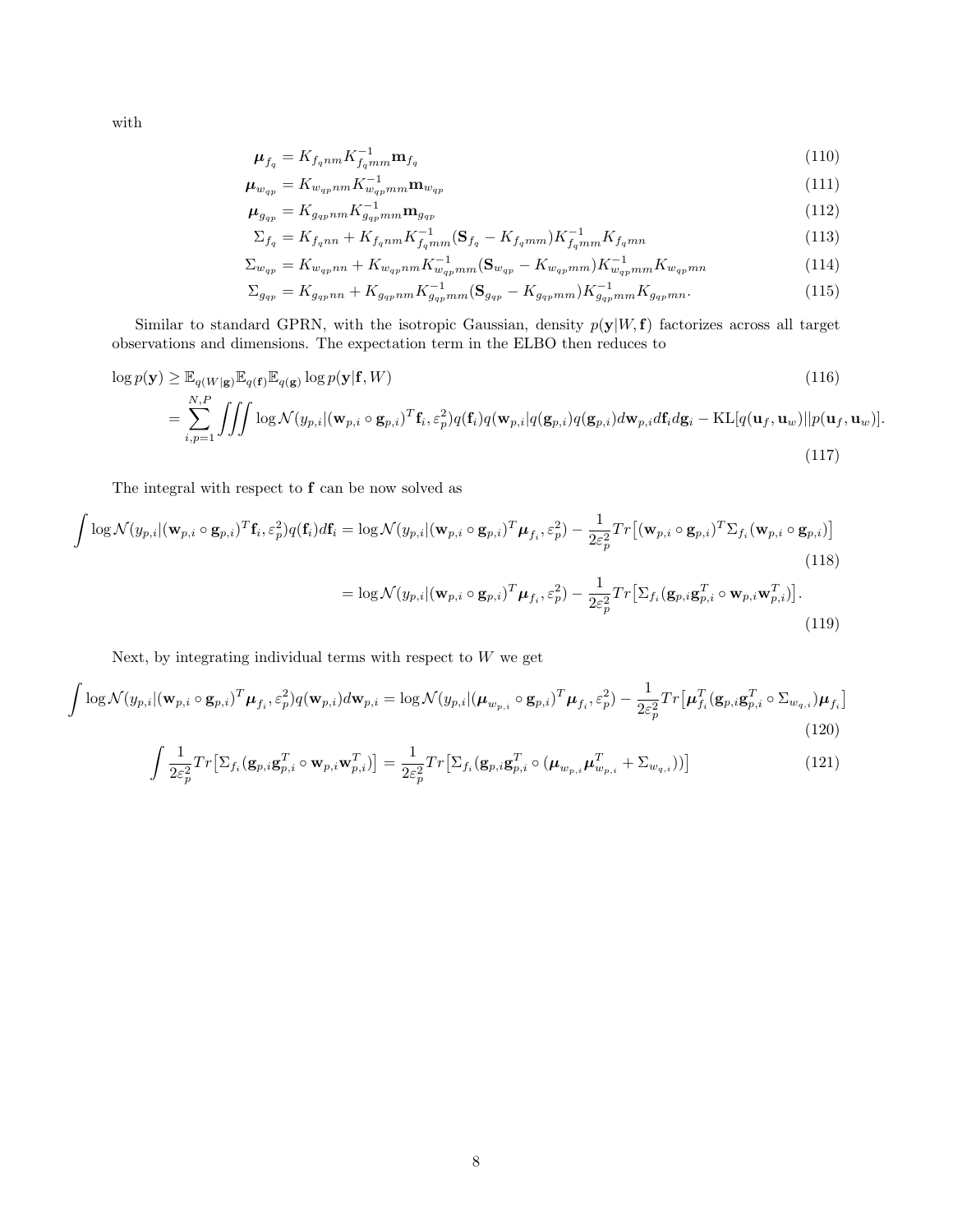Finally, integrating all the above terms with respect to g, we get

$$
\int \log \mathcal{N}(y_{p,i}|(\boldsymbol{\mu}_{w_{p,i}} \circ \mathbf{g}_{p,i})^T \boldsymbol{\mu}_{f_i}, \varepsilon_p^2) q(\mathbf{g}_{p,i}) d\mathbf{g}_{p,i} = \log \mathcal{N}(y_{p,i}|(\boldsymbol{\mu}_{w_{p,i}} \circ \langle \Phi(\mathbf{g}_{p,i}) \rangle)^T \boldsymbol{\mu}_{f_i}, \varepsilon_p^2)
$$
(122)

$$
-\frac{1}{2\varepsilon_p^2}Tr\left[\mu_{f_i}^T(\mu_{w_{p,i}}\mu_{w_{p,i}}^T \circ Var[\Phi(\mathbf{g}_{p,i})])\mu_{f_i}\right] \tag{123}
$$

$$
= \log \mathcal{N}\left(y_{p,i}|\sum_{q=1}^{Q} \mu_{w_{qp},i} \mu_{g_{qp},i} \mu_{f_q,i}, \varepsilon_p^2\right)
$$
(124)

$$
-\frac{1}{2\varepsilon_p^2} \sum_{q=1}^{Q} \left( \sigma_{g_{qp},i}^2 \mu_{f_q,i}^2 \mu_{w_{qp},i}^2 \right)
$$
 (125)

$$
\int \frac{1}{2\varepsilon_p^2} Tr\left[\mu_{f_i}^T (\mathbf{g}_{p,i}\mathbf{g}_{p,i}^T \circ \Sigma_{w_{q,i}}) \mu_{f_i}\right] q(\mathbf{g}_{p,i}) d\mathbf{g}_{p,i} = \frac{1}{2\varepsilon_p^2} Tr\left[\mu_{f_i}^T \left( (\langle \Phi(\mathbf{g}_{p,i}) \rangle \langle \Phi(\mathbf{g}_{p,i}) \rangle^T + Var[\Phi(\mathbf{g}_{p,i})] \right) \circ \Sigma_{w_{q,i}} \right) \mu_{f_i} \right]
$$
\n(126)

$$
= \frac{1}{2\varepsilon_p^2} \sum_{q=1}^Q \left( (\mu_{g_{qp},i}^2 + \sigma_{g_{qp},i}^2) \mu_{f_q,i}^2 \sigma_{w_{qp},i}^2 \right)
$$
(127)

$$
\int \frac{1}{2\varepsilon_p^2} Tr[\Sigma_{f_i}(\mathbf{g}_{p,i}\mathbf{g}_{p,i}^T \circ (\mu_{w_{p,i}}\mu_{w_{p,i}}^T + \Sigma_{w_{q,i}}))] q(\mathbf{g}_{p,i}) d\mathbf{g}_{p,i} = \frac{1}{2\varepsilon_p^2} Tr[\Sigma_{f_i} ((\langle \Phi(\mathbf{g}_{p,i}) \rangle \langle \Phi(\mathbf{g}_{p,i}) \rangle^T + Var[\Phi(\mathbf{g}_{p,i})]) \circ \mu_{w_{p,i}}\mu_{w_{p,i}}^T)]
$$
\n(128)

$$
+\frac{1}{2\varepsilon_p^2}Tr\big[\Sigma_{f_i}\left((\langle\Phi(\mathbf{g}_{p,i})\rangle\langle\Phi(\mathbf{g}_{p,i})\rangle^T + Var[\Phi(\mathbf{g}_{p,i})]\right)\circ\Sigma_{w_{q,i}}\right)]
$$
\n(129)

$$
= \frac{1}{2\varepsilon_p^2} \sum_{q=1}^Q \left( (\mu_{g_{qp},i}^2 + \sigma_{g_{qp},i}^2) (\mu_{w_{qp},i}^2 \sigma_{f_q,i}^2 + \sigma_{w_{qp},i}^2 \sigma_{f_q,i}^2) \right).
$$
\n(130)

Adding above results across all the observations  $N$  and output dimensions  $P$ , we retrieve the final evidence lower bound

$$
p(\mathbf{y}) \geq \sum_{i=1}^{N} \left\{ \sum_{p=1}^{P} \log \mathcal{N}\left(y_{p,i} | \sum_{q=1}^{Q} \mu_{w_{qp},i} \mu_{g_{qp},i} \mu_{f_q,i}, \varepsilon_p^2\right) - \sum_{q,p=1}^{Q,P} \left( (\mu_{g_{qp},i}^2 + \sigma_{g_{qp},i}^2) \cdot (\mu_{w_{qp},i}^2 \sigma_{f_q,i}^2 + \mu_{f_q,i}^2 \sigma_{w_{qp},i}^2 + \sigma_{w_{qp},i}^2 \sigma_{f_q,i}^2) \right) - \sum_{q,p=1}^{Q,P} \left( \sigma_{g_{qp},i}^2 \mu_{f_q,i}^2 \sigma_{w_{qp},i}^2 \right) \right\}
$$
\n(131)

$$
-\sum_{q,p}^{Q,P} \text{KL}[q(\mathbf{u}_{f_q}, \mathbf{u}_{w_{qp}}, \mathbf{u}_{g_{qp}})||p(\mathbf{u}_{f_q}, \mathbf{u}_{w_{qp}}, \mathbf{u}_{g_{qp}})]
$$
\n(133)

$$
=\mathcal{L}_{\text{scprn}}.\tag{134}
$$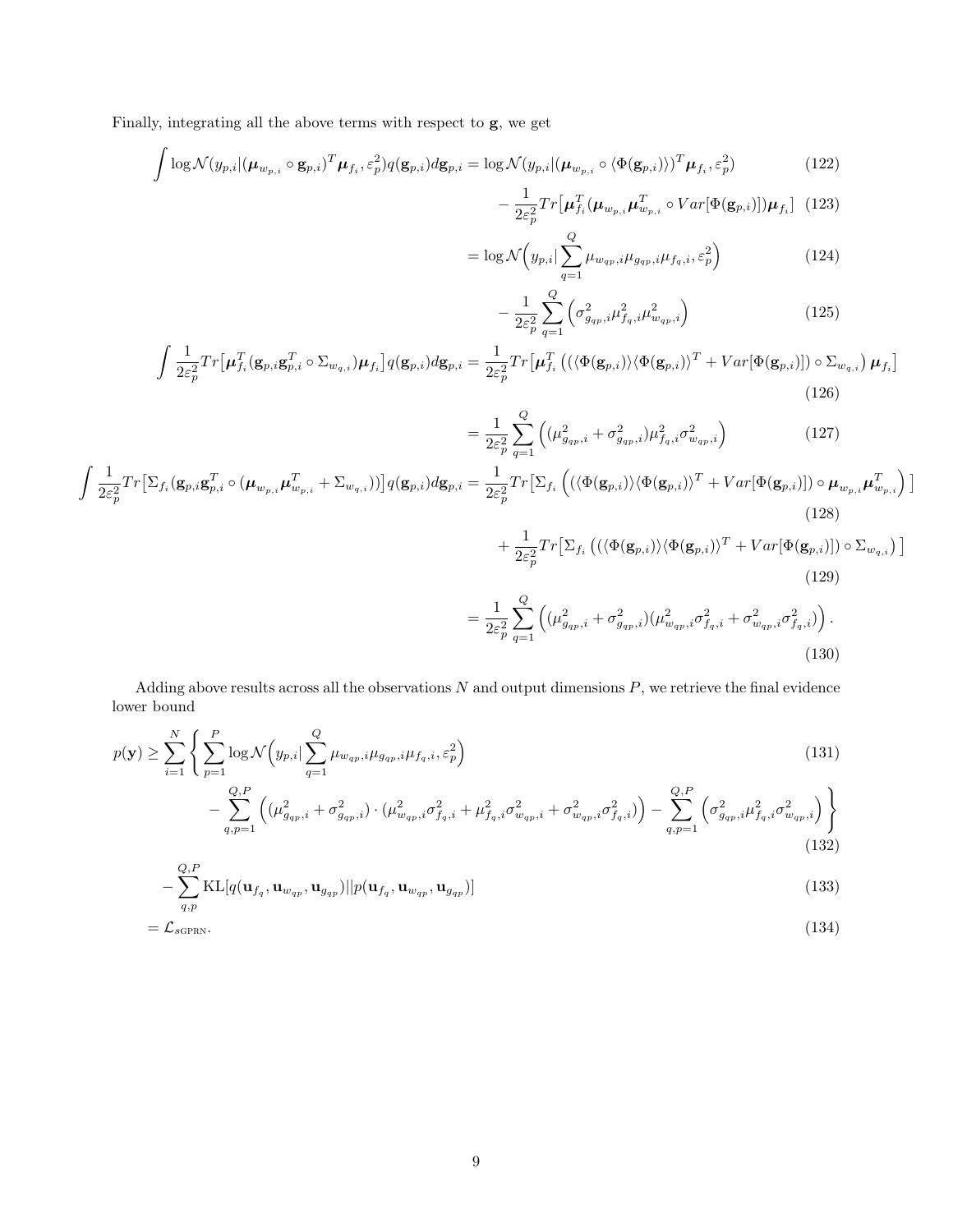### D) Results for multi-output prediction experiments JURA



Figure 1: Mean Absolute Error across varying number of inducing points for sparse GPRN and standard GPRN models on Jura dataset. All numbers are average over 30 repetitions. It is surprising that with increase in number of inducing points, the train error decreases, whereas the test error increases. However, Sparse GPRN manages to achieve lower test error because of additional regularization due to sparse latent space.

Table 1: Results for the Jura dataset for sparse GPRN and standard GPRN models on test data. Numbers inside the bracket indicate one standard-error over 30 random initialization.

|              |                | <b>CADMIUM</b> |              | <b>NICKEL</b> |              | ZINC          |               |
|--------------|----------------|----------------|--------------|---------------|--------------|---------------|---------------|
| <b>MODEL</b> | m              | RMSE           | MAE          | RMSE          | MAE          | <b>RMSE</b>   | MAE           |
|              | 5              | 0.724(0.008)   | 0.566(0.007) | 6.469(0.161)  | 4.958(0.157) | 33.729(0.500) | 21.959(0.371) |
| <b>GPRN</b>  | 10             | 0.736(0.017)   | 0.574(0.010) | 6.626(0.217)  | 5.109(0.158) | 34.923(0.819) | 22.544(0.544) |
|              | 15             | 0.749(0.030)   | 0.590(0.021) | 6.526(0.154)  | 5.033(0.121) | 35.033(1.170) | 22.670(0.751) |
|              | 20             | 0.739(0.024)   | 0.581(0.016) | 6.693(0.181)  | 5.234(0.153) | 35.012(1.050) | 22.719(0.937) |
|              | 25             | 0.753(0.033)   | 0.596(0.024) | 6.860(0.233)  | 5.366(0.167) | 36.007(1.264) | 23.919(1.289) |
|              | 30             | 0.756(0.035)   | 0.598(0.022) | 6.830(0.284)  | 5.335(0.232) | 35.434(1.402) | 23.530(0.888) |
|              | 50             | 0.804(0.083)   | 0.630(0.053) | 7.403(0.830)  | 5.787(0.516) | 36.914(3.603) | 24.897(2.823) |
| <b>SGPRN</b> | $\overline{5}$ | 0.719(0.011)   | 0.565(0.008) | 6.553(0.157)  | 5.054(0.142) | 33.475(0.456) | 21.774(0.561) |
|              | 10             | 0.727(0.012)   | 0.567(0.010) | 6.520(0.156)  | 5.062(0.179) | 34.225(0.878) | 22.114(0.697) |
|              | 15             | 0.725(0.022)   | 0.569(0.019) | 6.479(0.184)  | 5.033(0.190) | 34.308(1.030) | 22.288(0.968) |
|              | 20             | 0.714(0.019)   | 0.563(0.014) | 6.325(0.188)  | 4.885(0.172) | 34.033(1.220) | 21.962(0.851) |
|              | 25             | 0.722(0.027)   | 0.568(0.019) | 6.311(0.159)  | 4.871(0.159) | 34.440(1.399) | 22.243(0.939) |
|              | 30             | 0.722(0.022)   | 0.566(0.015) | 6.263(0.112)  | 4.834(0.103) | 33.929(1.007) | 21.945(0.611) |
|              | 50             | 0.704(0.032)   | 0.559(0.027) | 6.307(0.256)  | 4.866(0.197) | 33.665(0.795) | 21.944(0.629) |